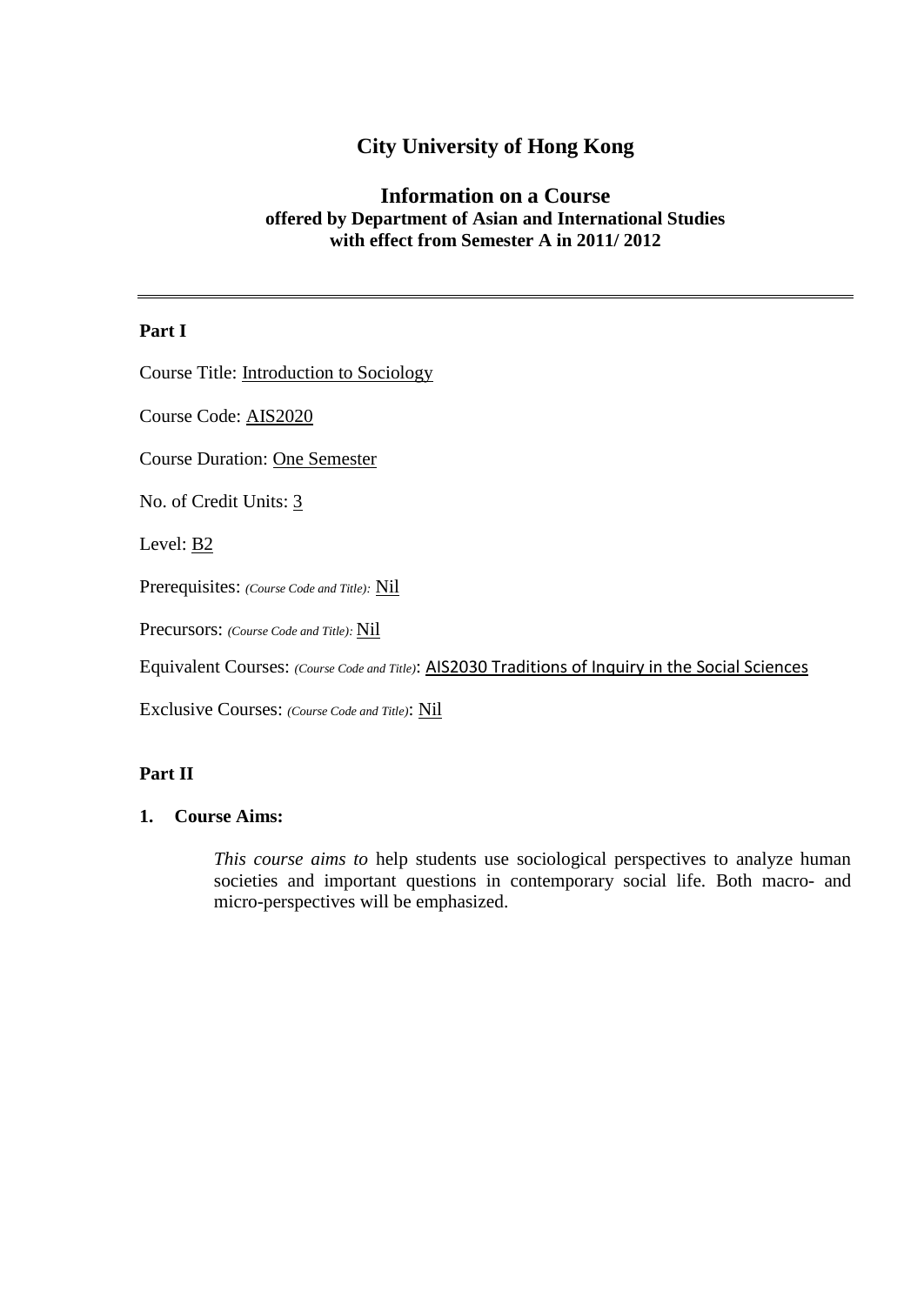## **2. Course Intended Learning Outcomes (CILOs)**

*Upon successful completion of this course, students should be able to:*

| No. | <b>CILOs</b>                                                                                                       | <b>Weighting</b> (if applicable) |
|-----|--------------------------------------------------------------------------------------------------------------------|----------------------------------|
| 1.  | Explain basic sociological concepts and sociological<br>paradigms;                                                 | 25%                              |
| 2.  | Apply the sociological concepts and paradigms to analyzing<br>social issues and everyday-life situations;          | 30%                              |
| 3.  | Examine social actions from a sociological point of view,<br>instead of from an individualistic point of view; and | 30%                              |
| 4.  | Use the sociological literature and other reference materials<br>in oral presentations as well as papers.          | 15%                              |

#### **3. Teaching and learning Activities (TLAs)**

*(designed to facilitate students' achievement of the CILOs)*

Indicative of likely activities and tasks students will undertake to learn in this course. Final details will be provided to students in their first week of attendance in this course.

| ILO No            | <b>TLAs</b>                                                        | Hours/week (if applicable) |
|-------------------|--------------------------------------------------------------------|----------------------------|
| CILO 1            | Lectures (concepts and paradigms explained by the                  |                            |
|                   | lecturer, questions and answers; small-group                       |                            |
|                   | discussions, exercises);                                           |                            |
|                   | Tutorial discussions (questions on particular areas,               |                            |
|                   | students answer question s by explaining the concepts              |                            |
|                   | and paradigms);                                                    |                            |
|                   | Test (students prepare to answer questions on the                  |                            |
|                   | concepts and paradigms).                                           |                            |
| CILO <sub>2</sub> | Lectures (use examples to apply the concepts and                   |                            |
|                   | paradigms);                                                        |                            |
|                   | Tutorial presentations and discussions (students take              |                            |
|                   | turn to present their work based on literature review              |                            |
|                   | and critical analysis and comment on the presentations             |                            |
|                   | done by other students);                                           |                            |
|                   | Test (students prepare to answer questions on applying             |                            |
|                   | the concepts to analyzing social issues)                           |                            |
|                   | Term paper writing (students apply the concepts and                |                            |
| CILO <sub>3</sub> | paradigms).<br>Lectures (illustrations of sociological reasoning); |                            |
|                   | Tutorial discussions and presentations (students present           |                            |
|                   | their work from a sociological point of view);                     |                            |
|                   | Term paper writing (students analyse social issues from            |                            |
|                   | a sociological point of view);                                     |                            |
|                   | Test (students answer questions using sociological                 |                            |
|                   | perspectives).                                                     |                            |
| CILO <sub>4</sub> | Seminar (to guide students to use the sociological                 |                            |
|                   | literature and reference materials and to present to               |                            |
|                   | them the proper referencing format uses in sociology);             |                            |
|                   | Tutorial presentations and term paper writing (students            |                            |
|                   | use the literature and reference materials for their               |                            |
|                   | presentations and papers, and cite them using the ASA              |                            |
|                   | format).                                                           |                            |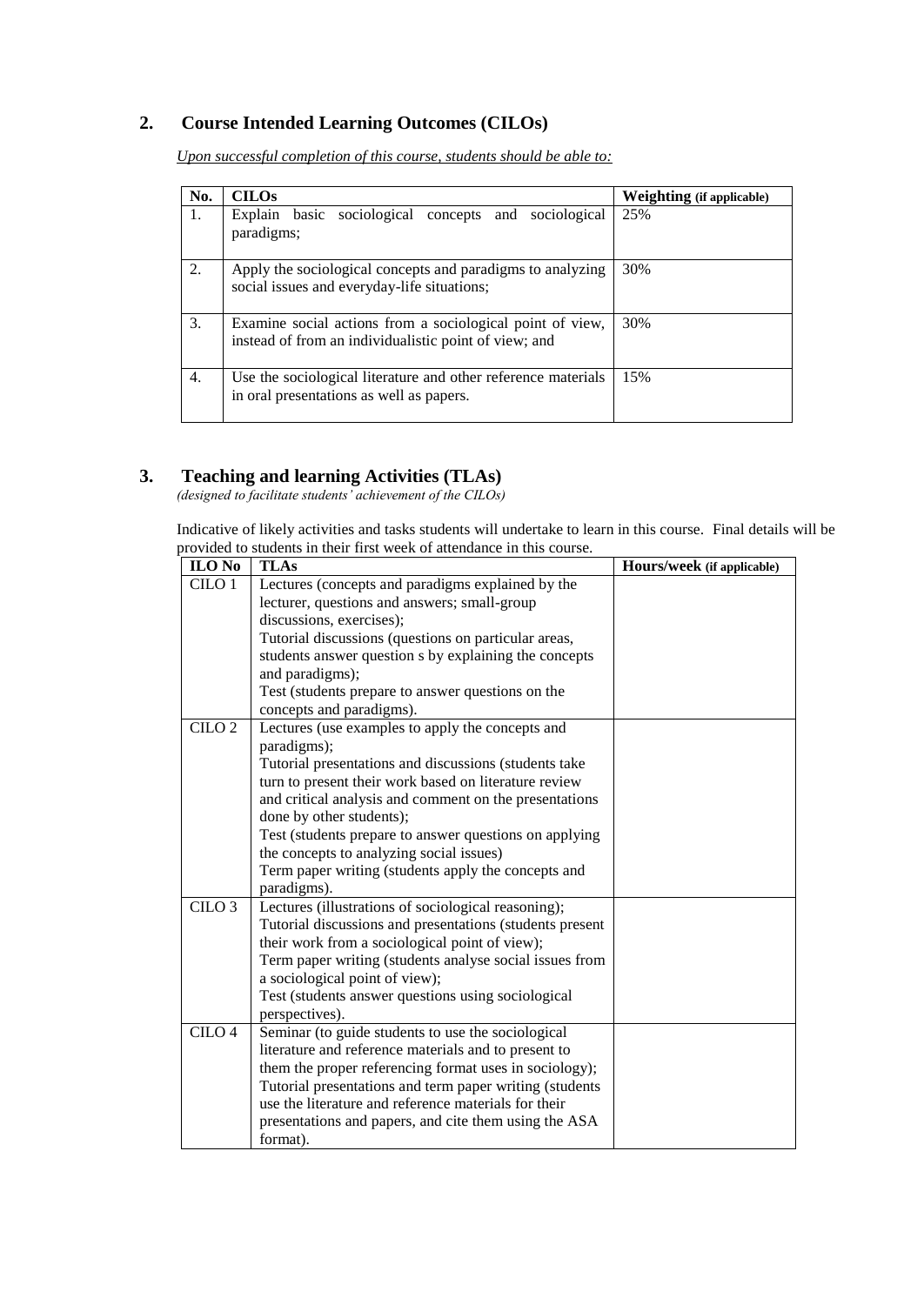#### **4. Assessment Tasks/Activities**

*(designed to assess how well the students achieve the CILOs)*

Indicative of likely activities and tasks students will undertake to learn in this course. Final details will be provided to students in their first week of attendance in this course.

| <b>ILO</b>                  | Type of assessment tasks/activities |                                  |                   |             |      |  |
|-----------------------------|-------------------------------------|----------------------------------|-------------------|-------------|------|--|
|                             | <b>Tutorial</b><br>discussions      | <b>Tutorial</b><br>presentations | <b>Term Paper</b> | <b>Test</b> |      |  |
|                             | 5%                                  |                                  |                   | 20%         | 25%  |  |
| $\mathcal{D}_{\mathcal{A}}$ | 5%                                  | 5%                               | 10%               | 10%         | 30%  |  |
| $\mathcal{R}$               | 5%                                  | 5%                               | 10%               | 10%         | 30%  |  |
|                             |                                     | 5%                               | 10%               |             | 15%  |  |
| Total                       | 5%                                  | 15%                              | 30%               | 40%         | 100% |  |

### **5. Grading of Student Achievement:** Refer to Grading of Courses in the Academic Regulations

| $A - A/A +$         | Correct explanation and application of sociological concepts and           |  |  |
|---------------------|----------------------------------------------------------------------------|--|--|
|                     | paradigms; ability to analyze social issues with reference to sociological |  |  |
|                     | concepts and paradigms, outstanding ability to give insightful             |  |  |
|                     | sociological accounts of social issues; evidence of using the sociological |  |  |
|                     | literature widely; evidence of using the ASA reference format correctly.   |  |  |
| $B - \frac{B}{B +}$ | Correct explanation of sociological concepts and paradigms; adequate       |  |  |
|                     | application of sociological concepts and paradigms; ability to give        |  |  |
|                     | relevant and well-reasoned sociological accounts of social issues,         |  |  |
|                     | evidence of using the ASA reference format correctly.                      |  |  |
| $C$ -/ $C/C$ +      | Correct explanation of some sociological concepts and paradigms;           |  |  |
|                     | limited application of sociological concepts and paradigms; m              |  |  |
|                     | Can explain some sociological concepts; inappropriate application of       |  |  |
|                     | concepts and paradigms; few instances of sociological analysis; not using  |  |  |
|                     | the sociological literature in the presentation and the term paper.        |  |  |
| $\mathbf F$         | Inability to explain key concepts and paradigms; inability to apply        |  |  |
|                     | sociological concepts and paradigms in the presentation, the term paper    |  |  |
|                     | and the test. Plagiarism.                                                  |  |  |